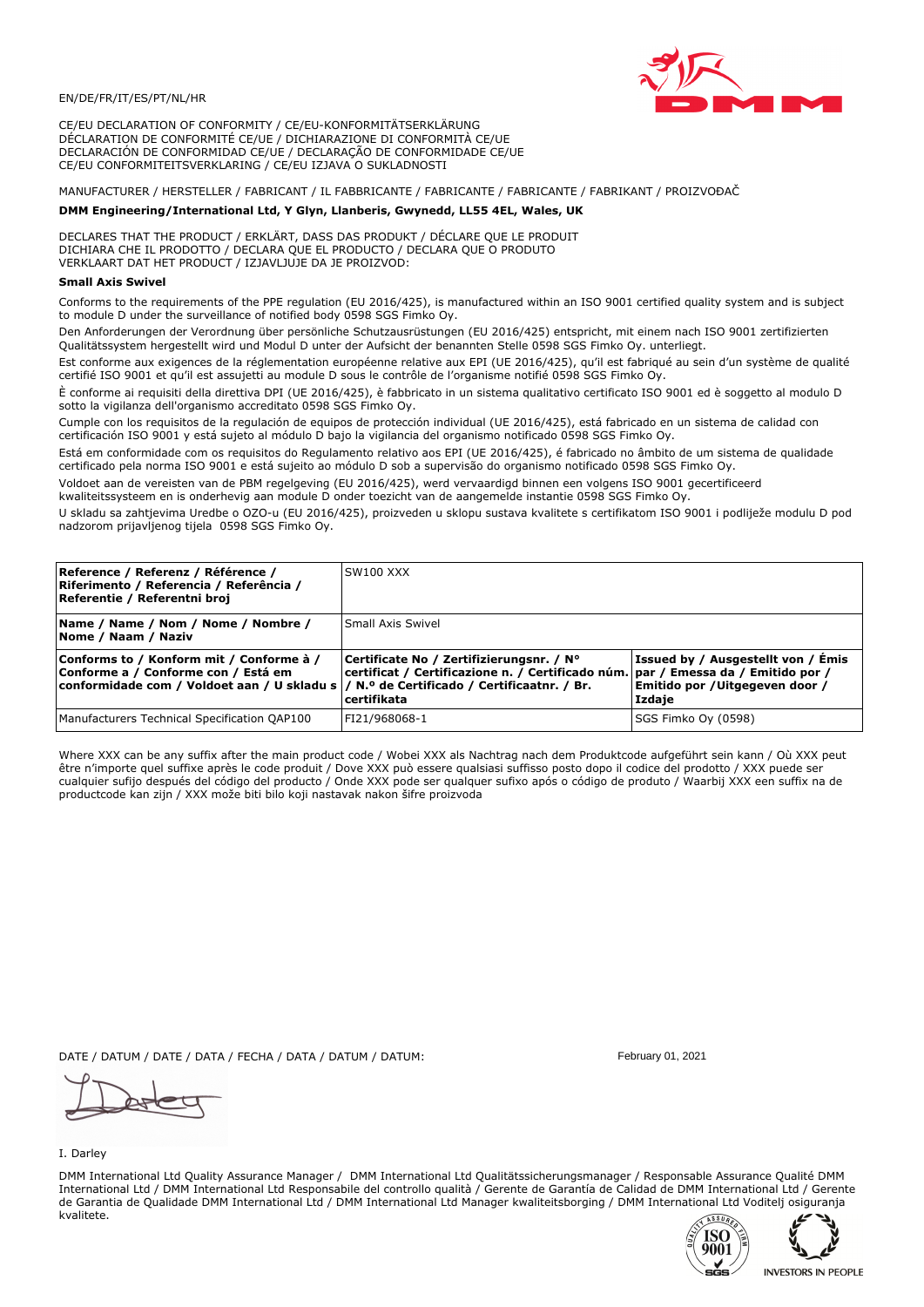

CE/EU-SAMSVARSERKLÆRING / CE/EU-FÖRKLARING OM ÖVERENSSTÄMMELSE CE/EU-VAATIMUSTENMUKAISUUSVAKUUTUS / CE/EU-OVERENSSTEMMELSESERKLÆRING DEKLARACJA ZGODNOŚCI WE/UE / CE/EU PROHLÁŠENÍ O SHODĚ CE/EÚ VYHLÁSENIE O ZHODE / DIKJARAZZJONI TA' KONFORMITÀ TAL-KE/UE

# PRODUSENT / TILLVERKAREN / VALMISTAJA / PRODUCENT / PRODUCENT / VÝROBCE / VÝROBCA / IL-MANIFATTUR

## DMM Engineering/International Ltd, Y Glyn, Llanberis, Gwynedd, LL55 4EL, Wales, UK

ERKLÆRER AT PRODUKTET / INTYGAR ATT PRODUKTEN / VAKUUTTAA, ETTÄ TÄMÄ TUOTE / ERKLÆRER, AT PRODUKTET / OŚWIADCZA, ŻE<br>WYRÓB / PROHLAŠUJE, ŽE PRODUKT / VYHLASUJE, ŽE VÝROBOK / JIDDIKJARA LI L-PRODOTT:

Overholder kravene i PVU-forordningen (EU 2016/425), er produsert innenfor et ISO 9001-sertifisert kvalitetssystem og er underlagt modul D under overvåkning av teknisk kontrollorgan 0598 SGS Fimko Ov.

Uppfyller kraven för PPE-reglerna (EU 2016/425), tillverkas inom ett ISO 9001-certifierat kvalitetssystem och är föremål för modul D under övervakning av anmält organ 0598 SGS Fimko Oy.

Noudattaa henkilönsuojaimia koskevan asetuksen (EU 2016/425) vaatimuksia, on valmistettu ISO 9001 -sertifioidun laatujäriestelmän mukaisesti ja että siihen sovelletaan ilmoitetun laitoksen 0598 SGS Fimko Oy.:in alaista D-moduulia.

Overholder kravene i forordningen om personlige værnemidler (EU 2016/425), er fremstillet i inden for det certificerede ISO 9001-

kvalitetssystem, og er underlagt modul D under overvågning af det bemyndigede organ 0598 SGS Fimko Oy. Spełnia wymogi rozporządzenia w sprawie środków ochrony indywidualnej (UE 2016/425), jest produkowany w ramach systemu jakości

zgodnego z ISO 9001 i podlega modułowi D pod nadzorem jednostki notyfikowanej 0598 SGS Fimko Oy.

Zařízení splňuje požadavky nařízení o osobních ochranných prostředcích 2016/425, je vyrobeno v systému řízení jakosti certifikovaném podle normy ISO 9001 a podléhá modulu D pod dohledem notifikované osoby č. 0598 SGS Fimko Oy.

Spĺňa požiadavky Nariadenia Európskeho parlamentu a Rady (EÚ) 2016/425 o osobných ochranných prostriedkoch, je vyrobený v rámci systému kvality certifikovaného podľa normy ISO 9001 a podlieha modulu D pod dohľadom notifikovaného orgánu č. 0598 SGS Fimko Oy.

Jikkonforma mar-rekwiżit tar-Regolament dwar il-PPE (UE 2016/425), u huwa manifatturat f'sistema ta' kwalità certifikata għall-ISO 9001 u soggett ghall-modulu D taht is-sorveljanza tal-korp notifikat 0598 SGS Fimko Oy.

| <b>Referanse / Referens / Viite / Reference / Nr SW100 XXX</b><br>referencyjny / Reference / Značka /<br>Referenza                                                                                                |                                                                                                         |                                                                                                         |
|-------------------------------------------------------------------------------------------------------------------------------------------------------------------------------------------------------------------|---------------------------------------------------------------------------------------------------------|---------------------------------------------------------------------------------------------------------|
| Navn / Namn / Nimi / Navn / Nazwa /<br>Jméno / Názov / Isem                                                                                                                                                       | Small Axis Swivel                                                                                       |                                                                                                         |
| Overholder / Uppfyller kraven för / Vakuus<br>myönnetty perustuen standardiin: /<br> Overholder / Spełnia wymogi / Je ve shodě s $ \tilde{C} $ . certifikátu / Čertifikat Nru<br>/ Je v zhode s / Jikkonforma ma' | Sertifikatnr. / Certifikatnr. / Sertifikaattinro /<br>Certifikat nr. / Certyfikat nr / Č. certifikátu / | Utstedt av / Utfärdat av /<br>Myöntänyt / Udstedt af / Wydany<br>przez / Vydal / Vydal / Mahrug<br>minn |
| Manufacturers Technical Specification QAP100                                                                                                                                                                      | FI21/968068-1                                                                                           | SGS Fimko Oy (0598)                                                                                     |

Der XXX kan være ethvert suffiks etter produktkoden / Där XXX kan vara valfri ändelse efter produktkoden / Jossa XXX voi olla mikä tahansa tuotekoodin jälkeen tuleva liite. / Hvor XXX kan være ethvert suffiks efter produktkoden / gdzie XXX może być dowolnym przyrostkiem po kodzie produktu / Kde XXX může být jakákoliv přípona za kódem produktu / Kde XXX môže byť akákoľvek prípona za kódom výrobku. / Fejn XXX jista jkun kwalunkwe suffiss wara l-kodici tal-prodott

DATO / DATUM / PÄIVÄMÄÄRÄ / DATO / DATA / DATUM / DÁTUM / DATA:

I. Darley

DMM International Ltd kvalitetssikringsleder / DMM International Ltd kvalitetssäkringschef / DMM International Ltd: n laadunvarmistuspäällikkö / DMM International Ltd kvalitetssikringschef / Menedzer ds. Zapewnienia jakości w DMM International Ltd. / DMM International Ltd Quality Assurance Manager / Manažér zabezpečenia kvality DMM International Ltd / DMM International Ltd Quality Assurance Manager



February 01, 2021